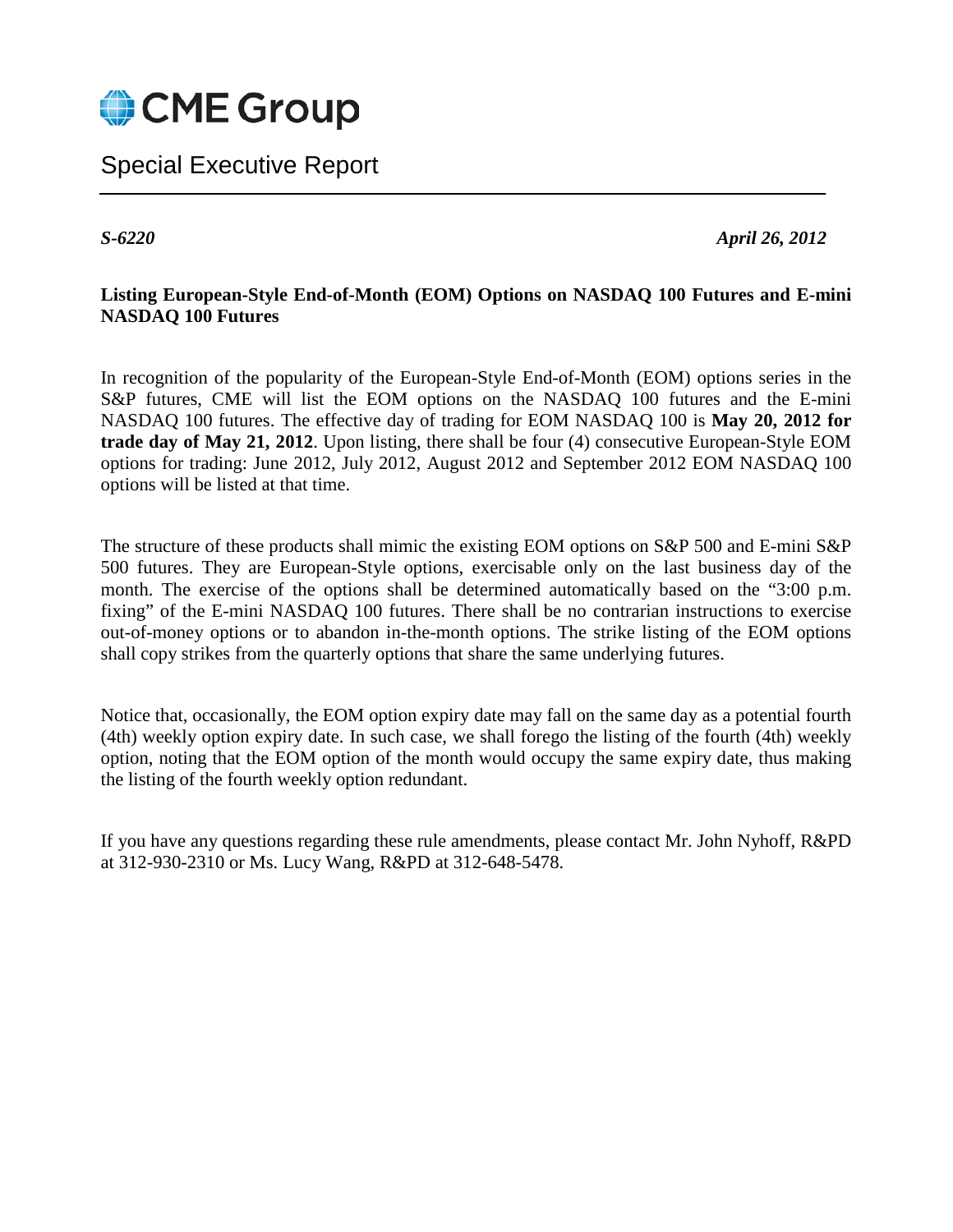### Text of Rule Amendments

(Additions are underlined and deletions are bracketed and struck out.)

# **Chapter 359A Options on E-mini NASDAQ 100 Index® Futures**

### **359A01.D. Underlying Futures Contract**

#### 1. Options in the March Quarterly Cycle

For options that expire in the March quarterly cycle (i.e., March, June, September, and December), the underlying futures contract is the futures contract for the month in which the option expires. For example, the underlying futures contract for an option that expires in March is the March futures contract.

#### 2. Options Not in the March Quarterly Cycle

For options that expire in months other than those in the March quarterly cycle (i.e., January, February, April, May, July, August, October, and November), the underlying futures contract is the next futures contract in the March quarterly cycle that is nearest the expiration of the option. For example, the underlying futures contract for options that expire in January or February is the March future contract.

#### 3. Options in the European style Weekly Option Series<sup>[1](#page-0-0)</sup>

For options in the European style weekly options series, the underlying futures contract is the next futures contract in the March quarterly cycle that is nearest the expiration of the option. For example, the underlying futures contract for the first (1<sup>st</sup>), second (2<sup>nd</sup>) and fourth (4<sup>th</sup>) April and May weekly options shall be the June futures contact; the underlying futures contract for the first (1st) and second (2nd) June weekly options shall be the June futures contact; the underlying futures contract for the fourth  $(4<sup>th</sup>)$  June weekly options shall be the September futures contact.

#### Options in the "End-of-Month" Options Series

For options in the "End-of-Month" options series, the underlying futures contract is the next futures contract in the March cycle that is nearest the expiration of the option. For example, the underlying futures contract for options in the January or February "End-of-Month" option series is the March futures contract, while the underlying futures contract for options in the March "End-of-Month" option series is the June futures contract.

### **359A01.E. Exercise Prices[2](#page-1-0)**

#### 1. Options in the March Quarterly Cycle

A referencing index shall be determined each quarter on the day prior to the expiration of the March Quarterly futures contract and shall equal the daily settlement price of the nearest expiring NASDAQ 100 index futures contract. The chosen referencing index will then be used to determine the strike listing range for all listed contracts. The index pointes are rounded to the nearest integer.

At the commencement of trading, the Exchange shall list all exercise prices that are integers divisible by 10 without remainder in a range of 30 percent of the referencing index above and below the previous day's settlement price of the underlying futures contract.

Thereafter, when a daily settlement price in the underlying futures contract occurs at, or passes through, any exercise price, the Exchange shall list, on the next trading day, all eligible exercise prices in the corresponding ranges.

Exchange Staff, under delegated authority from the Board may modify the provisions governing the establishment of exercise prices as it deems appropriate.

2. Options not in the March Quarterly Cycle

Exercise prices for options not in the March quarterly cycle listed for trading shall be identical to the exercise prices that are listed for the March quarterly options on the same underlying futures contract. For example, the exercise prices listed for the January contract shall be identical to those listed for the March contract.

3. Options in the European style Weekly Option Series<sup>3</sup>

At the commencement of trading, the Exchange shall list all exercise prices within 25 strikes above and

<span id="page-1-2"></span>Adopted October 2010.

<span id="page-1-0"></span> $^2$  Revised July 2005, November 2005, June 2007, November 2007, April 2008, September 2008.<br> $^3$  Adopted October 2010.

<span id="page-1-1"></span>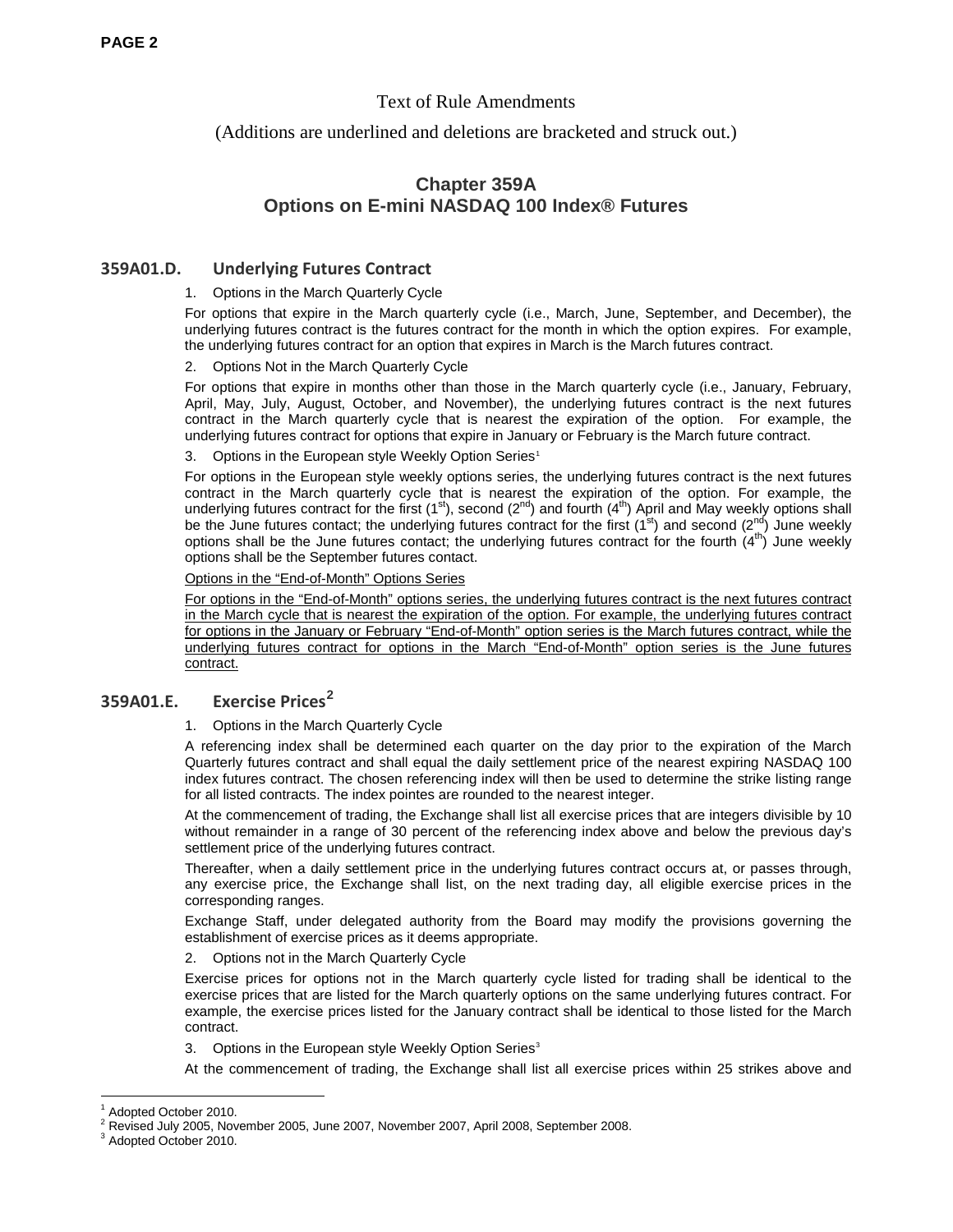below the previous day's settlement price of the March quarterly options on the same underlying futures contract that are integers divisible by 10 without remainder, e.g. 1200, 1210, 1220, etc.

4. Options in the "End-of-Month" Options Series

Exercise prices for options in the "End-of-Month" Options Series listed for trading shall be identical to the exercise prices that are listed for the March quarterly options on the same underlying futures contract. For example, the exercise prices listed for the January "End-of-Month" options series shall be identical to those listed for the March Quarterly options series.

Exchange staff, under delegated authority from the Board may modify the provisions governing the establishment of exercise prices as it deems appropriate.

### **359A01.I. Termination of Trading**

#### 1. Options in the March Quarterly Cycle

For options that expire in the March quarterly cycle, options trading shall terminate at the same date and time as the underlying futures contract.

#### 2. Options Not in the March Quarterly Cycle

For options that expire in months other than those in the March quarterly cycle, options trading shall terminate on the third Friday of the contract month. If that day is not a scheduled Exchange business day, options trading shall terminate on the first preceding business day. In the event that the underlying futures market does not open on the scheduled expiration day, the option expiration shall be extended to the next day on which the underlying futures market is open for trading.

3. Options in the European style Weekly Options Series<sup>[4](#page-1-2)</sup>

For options in the European style Weekly Options Series, trading shall terminate at 3:00 p.m. Chicago Time on the Friday of the named week of the contract month.

For the first  $(1^{st})$  weekly option of the month, if the first Friday of the month is a scheduled Exchange holiday, the option shall terminate on the first business day immediately preceding the Friday. However, if the first business day immediately preceding the Friday falls in the preceding calendar month, the first weekly option shall not be listed for trading.

For the second  $(2^{nd})$  weekly option of the month, if the second Friday of the month is a scheduled Exchange holiday, the option shall terminate on the first business day immediately preceding the Friday.

For the fourth  $(4^{th})$  weekly option of the month, if the fourth Friday of the month is a scheduled Exchange holiday, the option shall terminate on the first business day immediately preceding the Friday.

#### 4. Options in the "End-of-Month" Options Series

For options in the "End-of-Month" Options Series, electronic trading on Globex of the options shall terminate at 3:00 p.m. Chicago Time on the last business day of the contract month. In the event that the underlying futures market does not open on the scheduled options expiration day, the option expiration shall be extended to the next day on which the underlying futures market is open for trading.

In the event that the underlying futures market does not open on the scheduled options expiration day, the option expiration shall be extended to the next day on which the underlying futures market is open for trading.

#### **359A02.A.2 Options in "End-of-Month" Series and the European style Weekly Options Series[5](#page-2-0)**

Following the termination of trading of an option, all in-the money options shall be automatically exercised by the Clearing Houses on the day of expiration of the option. All out-of-the-money options shall be abandoned by the Clearing House on the day of expiration of the option. Whether an option is in or out of the money shall be determined based on the fixing price of the CME E-mini NASDAQ 100 stock index futures on the day of expiration as follows:

- Tier 1 Take the thirty (30) second average of sale prices of the underlying futures contract on Globex, weighted by volume, from 2:59:30 to 3:00:00 p.m. Chicago time.
- Tier 2 If no sales occurred during the thirty-second interval noted above, take the midpoint of each bid and ask spread and average the resulting midpoints over the thirty-second interval. However, when looking at each bid/ask spread, if it is wider than 2 ticks (0.50 index points), the bid/ask pair shall be discarded in the calculation.
- Tier 3 If the fixing price cannot be determined by both Tier 1 and 2, or there is a trading interruption in the underlying futures market on Globex at any point from 2:58:00 to 3:00:00 p.m. Chicago time due to system outage or trading stoppages, including stoppage pursuant to Rule 580.3, take the thirty (30) second average of sale prices of the NASDAQ 100 futures contract of the same contract month as

Adopted October 2010.

<span id="page-2-1"></span><span id="page-2-0"></span><sup>5</sup> Adopted October 2010.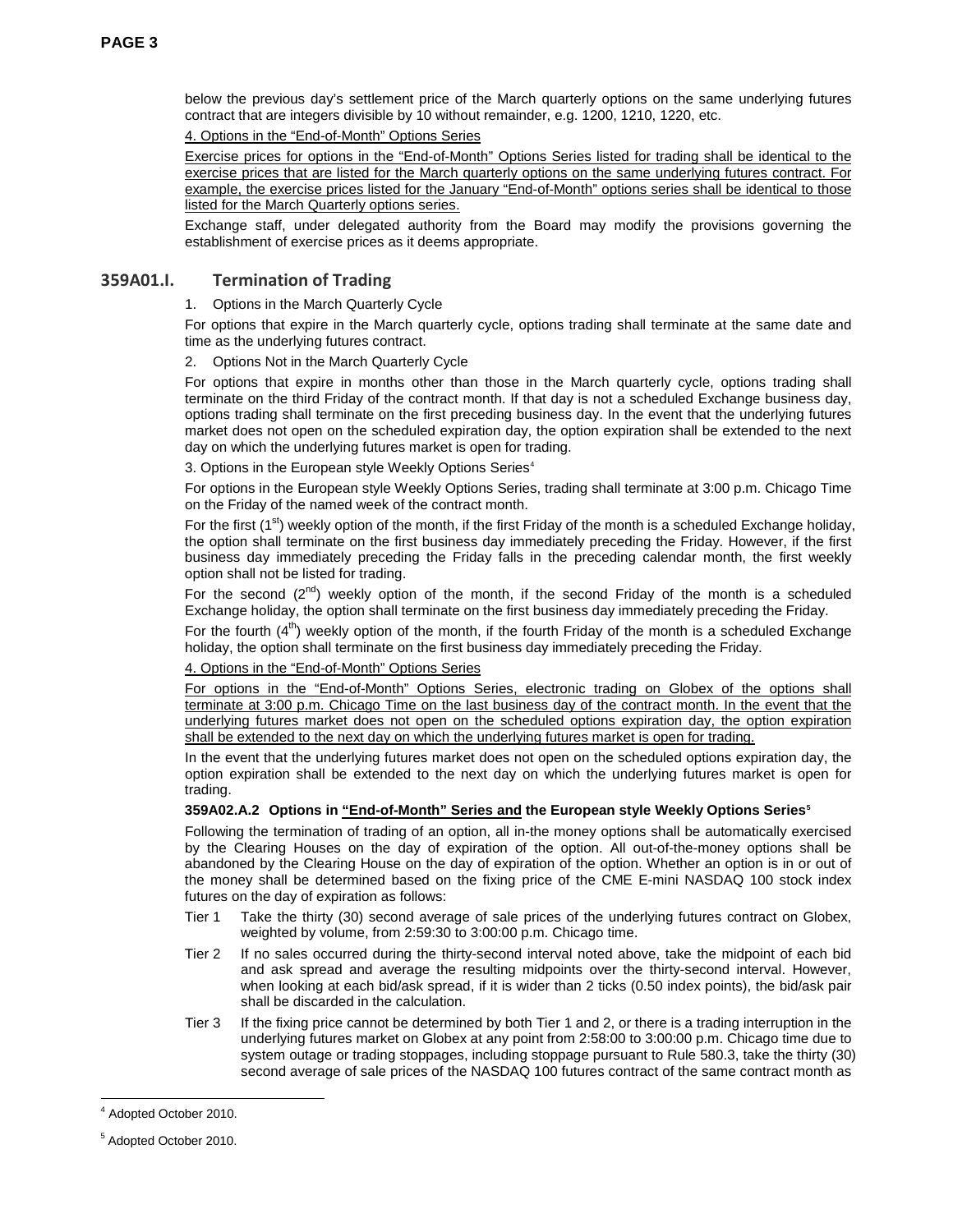the underlying futures contract, from 2:59:30 to 3:00:00 p.m. Chicago time.

Tier 4 If the fixing price cannot be determined pursuant to Tier 1, 2 and 3, Exchange Staff shall take into consideration any other information it deems appropriate to determine the fixing price. This information may include, but is not limited to, the following, and procedures to determine the information may be performed in any order by Exchange Staff: (1) derive the fixing price based on basis relationship against the underlying cash index level; (2) repeat Tier 1, 2, or 3 at ever increasing 30 second increment intervals until data is obtained.

The calculation of the fixing prices hall be rounded to the nearest 0.01 index points.

In the event of an option expiring on a shortened trading day, the fixing calculation shall be performed based on the market activities during the thirty-second period immediately preceding the close of the underlying stock market.

An option is deemed in the money if the fixing price of the underlying futures contract lies strictly above the exercise price in thecae of a call, or lies strictly below the exercise price in the case of a put. For example, if the fixing price were 1250.01 or higher, then 1250 Calls shall be exercised. If the fixing price were 1249.99 or lower, then 1250 Calls shall be abandoned. Similarly, if the CME currency fixing price were 1249.99 or lower, then 1250 Puts shall be exercised. If the fixing price were 1250.00 or higher, then 1250 Puts shall be abandoned.

Options in the weekly options series may not be exercise prior to the expiration of the options. At the expiration, in-the-money options may not be abandoned and out-of-the-money options may not be exercised.

*[Remainder of Chapter 359 is unchanged.]*

## **Chapter 357A Options on NASDAQ 100 Index® Futures**

### **357A01.D. Underlying Futures Contract**

#### 1. Options in the March Quarterly Cycle

For options that expire in the March quarterly cycle (i.e., March, June, September, and December), the underlying futures contract is the futures contract for the month in which the option expires. For example, the underlying futures contract for an option that expires in March is the March futures contract.

2. Options Not in the March Quarterly Cycle

For options that expire in months other than those in the March quarterly cycle (i.e., January, February, April, May, July, August, October, and November), the underlying futures contract is the next futures contract in the March quarterly cycle that is nearest the expiration of the option. For example, the underlying futures contract for options that expire in January or February is the March futures contract.

3. Options in the European Style Weekly Option Series<sup>[6](#page-2-1)</sup>

For options in the European Style weekly options series, the underlying futures contract is the next futures contract in the March quarterly cycle that is nearest the expiration of the option. For example, the underlying futures contract for the first (1<sup>st</sup>), second (2<sup>nd</sup>) and fourth (4<sup>th</sup>) April and May weekly options shall be the June futures contract; the underlying futures contract for the first (1<sup>st</sup>) and second (2<sup>nd</sup>) June weekly options shall be the June futures contract; the underlying futures contract for the fourth  $(4^{th})$  June weekly options shall be the September futures contract.

#### 4. Options in the "End-of Month" Option Series

For options in the "End-of-Month" options series, the underlying futures contract is the next futures contract in the March cycle that is nearest the expiration of the option. For example, the underlying futures contract for options in the January or February "End-of-Month" option series is the March futures contract, while the underlying futures contact for options in the March "End-of-Month" option series is the June futures contract.

## **357A01.E. Exercise Prices [7](#page-3-0)**

1. Options in the March Quarterly Cycle

The exercise prices shall be stated in terms of the NASDAQ 100 futures.

A referencing index shall be determined each quarter on the day prior to the expiration of the March Quarterly futures contract and shall equal the daily settlement price of the nearest expiring NASDAQ 100 Index futures contract. The chosen referencing index will then be used to determine the strike listing range for all listed contracts. The index points are rounded to the nearest integer.

<span id="page-3-1"></span><sup>&</sup>lt;sup>6</sup> Adopted October 2010.

<span id="page-3-0"></span><sup>7</sup> Revised March 1999; December 2000, December 2001; July 2005, November 2005, April 2008, September 2008.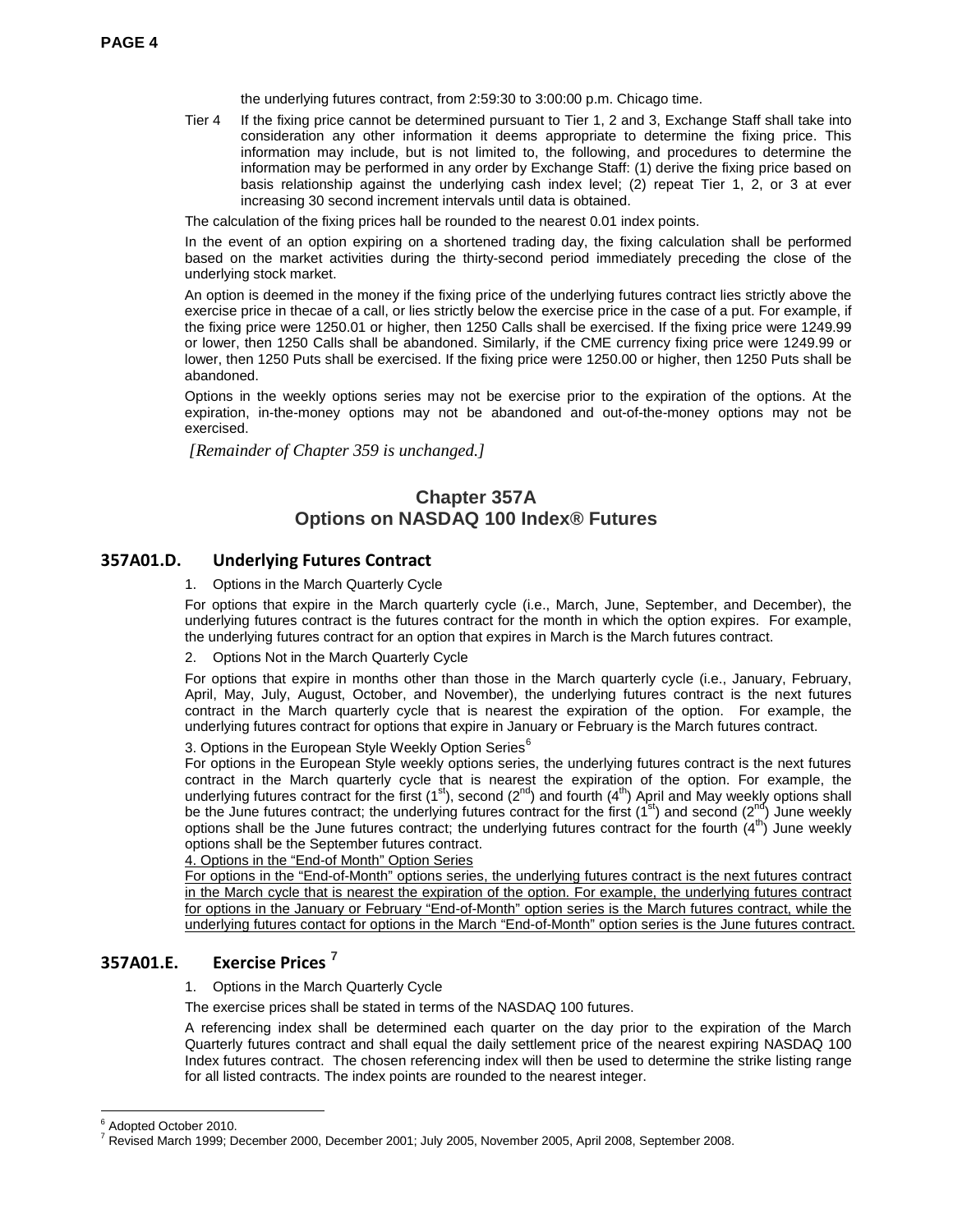At the commencement of trading, the Exchange shall list all exercise prices in a range of 30 percent of the referencing index above and below the previous day's settlement price of the underlying futures contract that are integers divisible by 10 without remainder, e.g. 1500, 1520, 1530, etc.

Thereafter, when a settlement price in the underlying futures contract occurs at, or passes through, any exercise price, the Exchange shall add, on the next trading day, all eligible exercise prices in the corresponding range. New options may be listed for trading up to an including the termination of trading.

Exchange Staff, under delegated authority from the Board may modify the provisions governing the establishment of exercise prices as it deems appropriate.

2. Options not in the March Quarterly Cycle

Exercise prices for options not in the March quarterly cycle listed for trading shall be identical to the exercise prices that are listed for the March quarterly options on the same underlying futures contract. For example, the exercise prices listed for the January contract shall be identical to those listed for the March contract.

3. Dynamically-Listed Exercise Prices

Upon demand and at the discretion of the Exchange, new out-of-current-range exercise prices at regularly defined intervals may be added for trading on as soon as possible basis.

Options in the European Style Weekly Options Series<sup>[8](#page-3-1)</sup>

At the commencement of trading, the Exchange shall list all exercise prices within 25 strikes above and below the previous day's settlement price of the March quarterly options on the same underlying futures contract that are integers divisible by 10 without remainder, e.g. 1210, 1220, 1230, etc.

5. Options in the "End-of-Month" Options Series

Exercise prices for options in the "End-of-Month" Options Series listed for trading shall be identical to the exercise prices that are listed for the March quarterly options on the same underlying futures contract. For example, the exercise prices listed for the January "End-of-Month" options series shall be identical to those listed for the March Quarterly options series.

Exchange Staff, under delegated authority from the Board may modify the provisions governing the establishment of exercise prices as it deems appropriate.

## **357A01.I. Termination of Trading [9](#page-4-0)**

1. Options in the March Quarterly Cycle

For options that expire in the March quarterly cycle, options trading shall terminate at the same date and time as the underlying futures contract.

2. Options Not in the March Quarterly Cycle

For options that expire in months other than those in the March quarterly cycle, options trading shall terminate on the third Friday of the contract month. If that day is not a scheduled Exchange business day, options trading shall terminate on the first preceding business day. In the event that the underlying futures market does not open on the scheduled expiration day, the option expiration shall be extended to the next day on which the underlying futures market is open for trading.

3. Options in the European Style Weekly Options Series<sup>[10](#page-4-1)</sup>

For options in the European Style Weekly Options Series, trading shall terminated at 3:00 p.m. Chicago Time on the Friday of the named week of the contract month.

For the first  $(1^{st})$  weekly option of the month, if the first Friday of the month is a scheduled Exchange holiday, the option shall terminate on the first business day immediately preceding the Friday. However, if the first business day immediately preceding the Friday falls in the preceding calendar month, the first weekly option shall not be listed for trading.

For the second  $(2^{nd})$  weekly option of the month, if the second Friday of the month is a scheduled Exchange holiday, the option shall terminate on the first business day immediately preceding the Friday.

For the fourth  $(4<sup>th</sup>)$  weekly option of the month, if the fourth Friday of the month is a scheduled Exchange holiday, the option shall terminate on the first business day immediately preceding the Friday.

4. Options in the "End-of-Month" Option Series

For options in the "End-of-Month" Options Series, trading shall terminate at 3:00 p.m. Chicago Time on the last business day of the contract month. In the event that the underlying futures market does not open on the scheduled options expiration day, the option expiration shall be extended to the next day on which the underlying futures market is open for trading.

<span id="page-4-0"></span><sup>&</sup>lt;sup>8</sup> Adopted October 2010.<br><sup>9</sup> Revised December 2001.

<span id="page-4-1"></span><sup>&</sup>lt;sup>10</sup> Adopted October 2010.